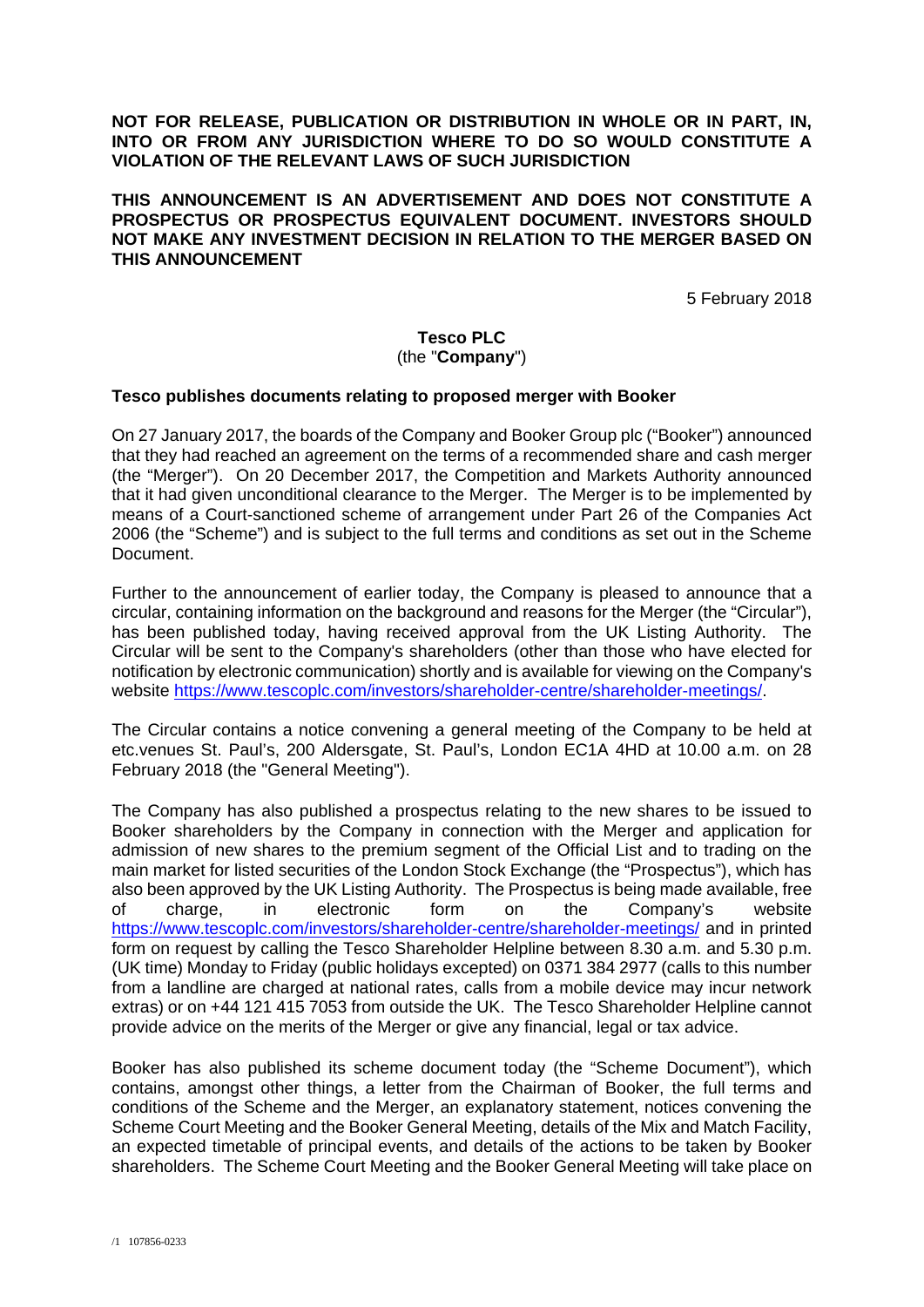the same day as the Company's General Meeting. The Scheme Document will be made available on the Booker website www.bookergroup.com.

Completion of the Merger remains conditional on the approval of the Company's shareholders at the General Meeting, the approval of Booker's shareholders at the Court Meeting and the Booker General Meeting, the satisfaction or waiver of the other Conditions set out in the Scheme Document and the approval of the Court. Completion of the Merger is expected to occur on or around 5 March 2018.

Copies of the Prospectus, Circular and Scheme Document have been submitted to the National Storage Mechanism and will shortly be available for inspection at www.morningstar.co.uk/uk/NSM. In addition, copies of each of these documents will be available for inspection at https://www.tescoplc.com/investors/shareholdercentre/shareholder-meetings/ up to and including the date upon which the Merger becomes effective.

### **Enquiries:**

| <b>Tesco</b><br>Investor Relations:<br>Media:                              | <b>Chris Griffith</b><br>Jane Lawrie |                     | +44 (0) 1707 912 900<br>+44 (0) 1707 918 701 |
|----------------------------------------------------------------------------|--------------------------------------|---------------------|----------------------------------------------|
| <b>Greenhill</b> (lead financial adviser to Tesco)                         |                                      |                     |                                              |
| David Wyles                                                                |                                      | +44(0) 207 198 7400 |                                              |
| <b>Charles Gournay</b>                                                     |                                      |                     |                                              |
| <b>Barclays</b> (financial adviser, corporate broker and sponsor to Tesco) |                                      |                     |                                              |
| Alisdair Gayne                                                             |                                      | +44(0) 207 623 2323 |                                              |
| Nicola Tennent                                                             |                                      |                     |                                              |
| Citi (financial adviser and corporate broker to Tesco)                     |                                      |                     |                                              |
| <b>Andrew Seaton</b>                                                       |                                      | +44(0) 207 500 5000 |                                              |
| <b>Ed McBride</b>                                                          |                                      |                     |                                              |
| <b>Teneo Blue Rubicon</b> (public relations adviser to Tesco)              |                                      |                     |                                              |
| <b>Philip Gawith</b>                                                       |                                      | +44(0) 207 420 3143 |                                              |
| LEI Number: 2138002P5RNKC5W2JZ46                                           |                                      |                     |                                              |

Freshfields Bruckhaus Deringer LLP are retained as legal advisers for Tesco.

Terms used but not defined in this Announcement have the meaning set out in the announcement of the Merger released on 27 January 2017.

#### **Important Notices**

This Announcement is for information purposes only and does not constitute or form part of any offer to sell or subscribe for or any invitation to purchase or subscribe for any securities of the solicitation of any vote or approval in any jurisdiction pursuant to the Merger. This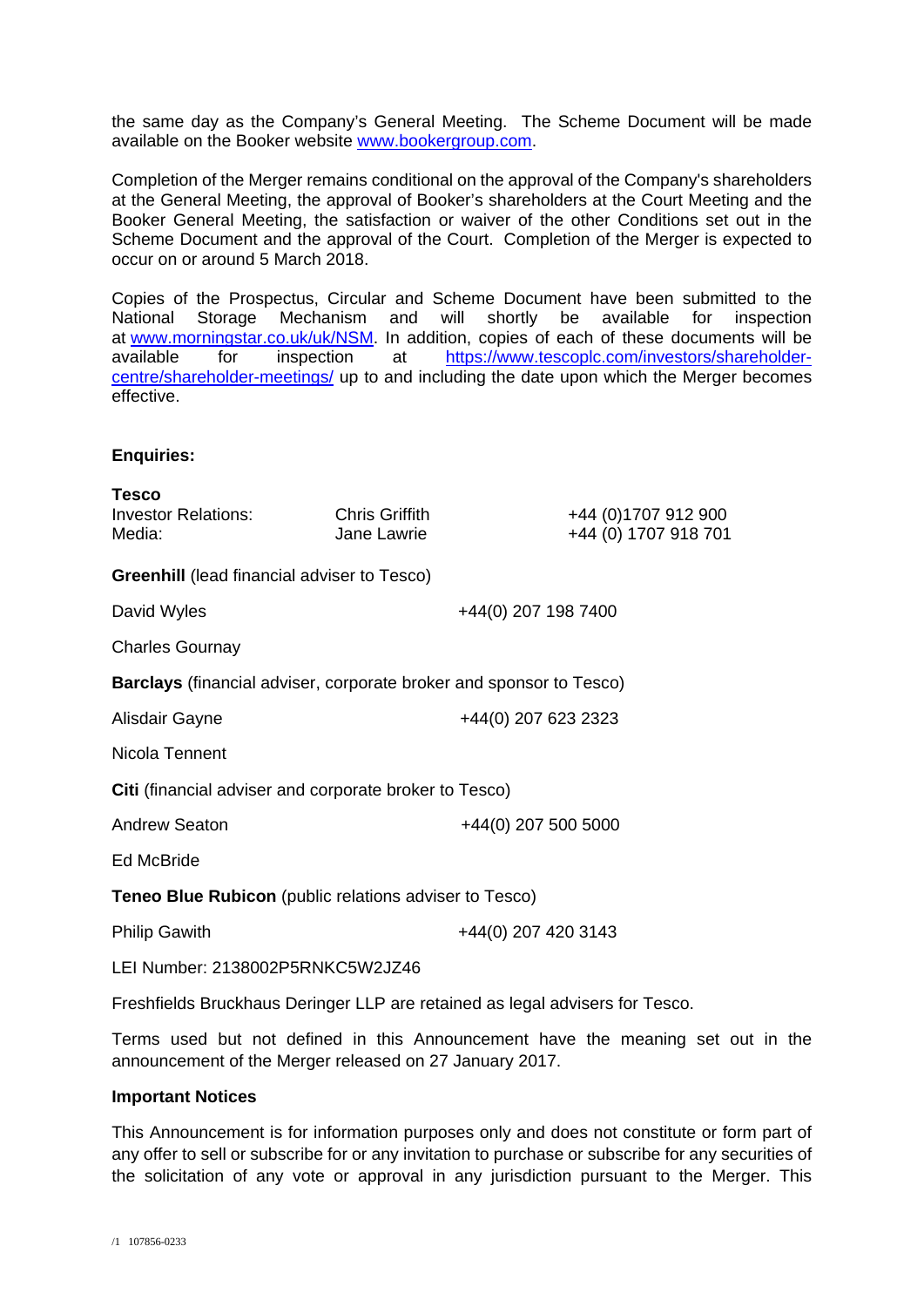Announcement should not be construed as investment advice and is not intended to form the basis of any investment decision. It does not constitute a prospectus or prospectus equivalent document.

# **Overseas Jurisdictions**

The release, publication or distribution of this Announcement in or into jurisdictions other than the UK may be restricted by law and therefore any persons who are subject to the law of any jurisdiction other than the UK should inform themselves about, and observe, any applicable legal or regulatory requirements. In particular the ability of persons who are not resident in the United Kingdom, to vote their Booker Shares with respect to the Scheme at the Scheme Court Meeting, or to appoint another person as proxy to vote at the Scheme Court Meeting on their behalf, may be affected by the laws of the relevant jurisdictions in which they are located. Any failure to comply with the applicable restrictions may constitute a violation of the securities laws of any such jurisdiction. To the fullest extent permitted by applicable law, the companies and persons involved in the Merger disclaim any responsibility or liability for the violation of such restrictions by any person. This Announcement has been prepared for the purpose of complying with English law and the Code and the information disclosed may not be the same as that which would have been disclosed if this Announcement had been prepared in accordance with the laws of jurisdictions outside of England and Wales. Unless otherwise determined by Tesco or required by the Code, and permitted by applicable law and regulation, the Merger will not be made available directly or indirectly, in, into or from a Restricted Jurisdiction where to do so would violate the laws in that jurisdiction and no person may vote in favour of the Merger by any such use, means, instrumentality or form within a Restricted Jurisdiction or any other jurisdiction if to do so would constitute a violation of the laws of that jurisdiction

Copies of this Announcement and any formal documentation relating to the Merger will not be and must not be, directly or indirectly, mailed or otherwise forwarded, distributed or sent in, into or from any Restricted Jurisdiction or any jurisdiction where to do so would violate the laws of that jurisdiction and persons receiving such documents (including custodians, nominees and trustees) must not mail or otherwise forward, distribute or send them in or into or from any Restricted Jurisdiction. Doing so may render invalid any related purported vote in respect of the Merger. If the Merger is implemented by way of Offer (unless otherwise permitted by applicable law or regulation), the Offer may not be made, directly or indirectly, in or into or by use of the mails or any other means or instrumentality (including, without limitation, facsimile, email or other electronic transmission, telex or telephone) of interstate or foreign commerce of, or any facility of a national, state or other securities exchange of any Restricted Jurisdiction and the Offer will not be capable of acceptance by any such use, means, instrumentality or facilities or from within any Restricted Jurisdiction.

The availability of New Tesco Shares under the Merger to Booker Shareholders who are not resident in the United Kingdom or the ability of those persons to hold such shares may be affected by the laws or regulatory requirements of the relevant jurisdictions in which they are resident. Persons who are not resident in the United Kingdom should inform themselves of, and observe, any applicable legal or regulatory requirements.

Further details in relation to Overseas Shareholders will be contained in the Scheme **Document** 

### **Additional Information for US Investors**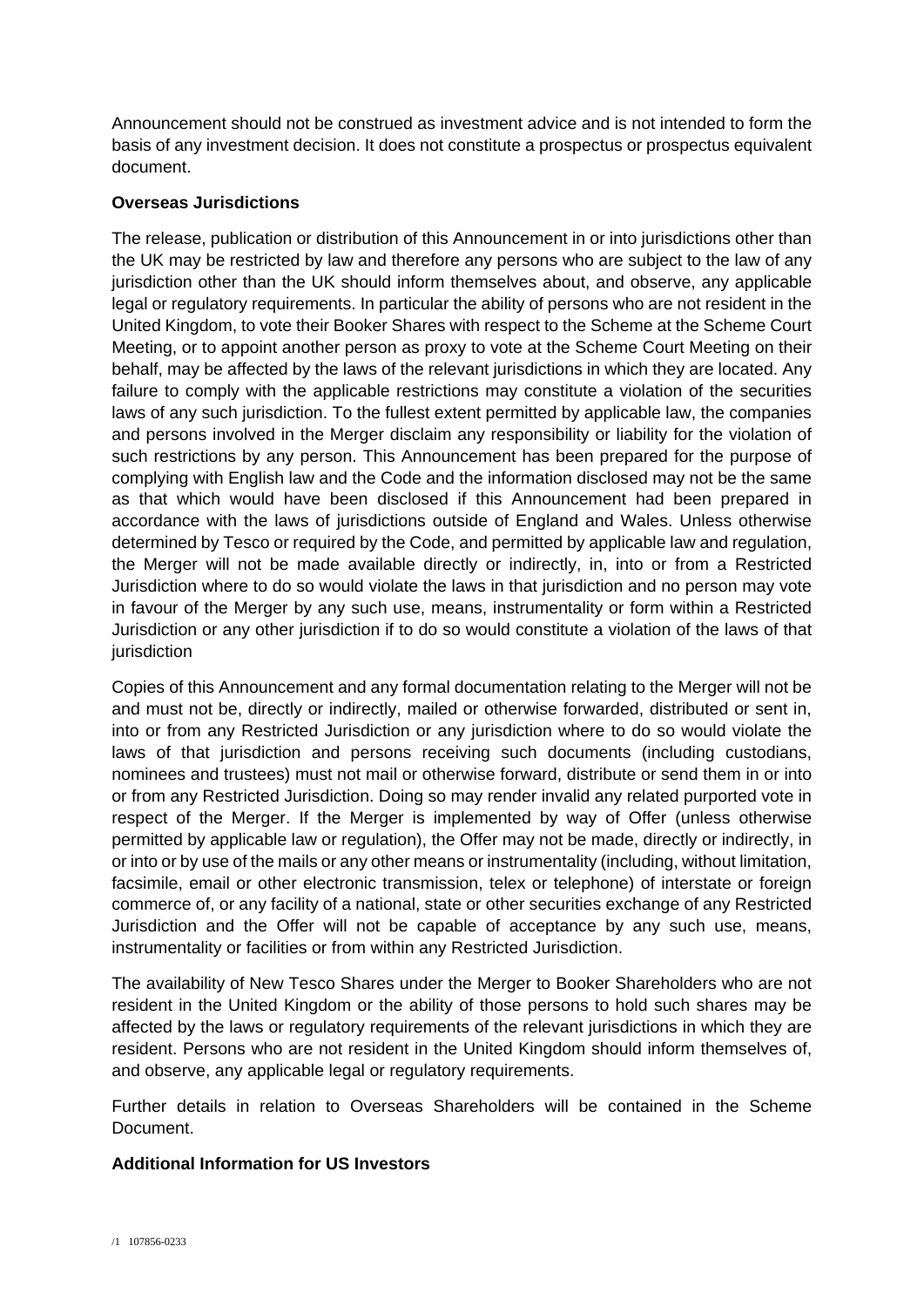The Merger is being made to acquire the securities of an English company by means of a scheme of arrangement provided for under English law. A transaction effected by means of a scheme of arrangement is not subject to the tender offer rules under the US Exchange Act and is exempt from the registration requirements under the US Securities Act. Accordingly, the Scheme will be subject to disclosure requirements and practices applicable in the UK to schemes of arrangement, which are different from the disclosure and other requirements of the US tender offer and securities laws. The financial information included in this Announcement and the Scheme documentation has been or will have been prepared in accordance with International Financial Reporting Standards and thus may not be comparable to financial information of US companies or companies whose financial statements are prepared in accordance with generally accepted accounting principles in the US.

The receipt of consideration pursuant to the Merger by a US holder for the transfer of its Booker Scheme Shares pursuant to the Scheme may be a taxable transaction for United States federal income tax purposes and under applicable United States state and local, as well as foreign and other, tax laws. Each Booker Shareholder is urged to consult his independent professional adviser immediately regarding the tax consequences of the Merger applicable to him.

It may be difficult for US holders of shares to enforce their rights and any claims they may have arising under US federal securities laws in connection with the Merger, since Tesco and Booker are each organised under the laws of a country other than the US, some or all of their officers and directors may be residents of countries other than the US and most of the assets of Tesco and Booker are located outside of the US. US holders may not be able to sue a non-US company or its officers or directors in a non-US court for violations of US securities laws. Further, it may be difficult to compel a non-US company and its affiliates to subject themselves to a US court's jurisdiction or judgement.

The Merger is intended to be carried out under a scheme of arrangement provided for under English company law (which requires the approval of the Booker Scheme Shareholders). If so, it is expected that any Tesco Shares to be issued pursuant to the Scheme to Booker Shareholders would be issued in reliance upon the exemption from the registration requirements of the US Securities Act, provided by Section 3(a)(10) thereof.

Securities issued pursuant to the Scheme will not be registered under any US state securities laws and may only be issued to persons resident in a state pursuant to an exemption from the registration requirements of the securities laws of such state.

For the purpose of qualifying for the exemption provided by Section 3(a)(10) of the US Securities Act, Booker will advise the Court that its sanctioning of the Scheme will be relied on by Tesco as an approval of the Scheme following a hearing on its fairness to Booker Shareholders, at which Court hearing all Booker Shareholders are entitled to attend in person or though counsel to support or oppose the sanctioning of the Scheme and with respect to which notification has been given to all such holders.

The Merger may in certain circumstances instead be carried out by way of a Takeover Offer under English law. If Tesco exercises its right to implement the Merger by way of a Takeover Offer, such Offer will be made in compliance with applicable US tender offer and securities laws and regulations, including the exemptions therefrom.

In accordance with normal UK practice and pursuant to Rule 14e-5(b) of the US Exchange Act, Tesco or its nominees, or its brokers (acting as agents), may from time to time make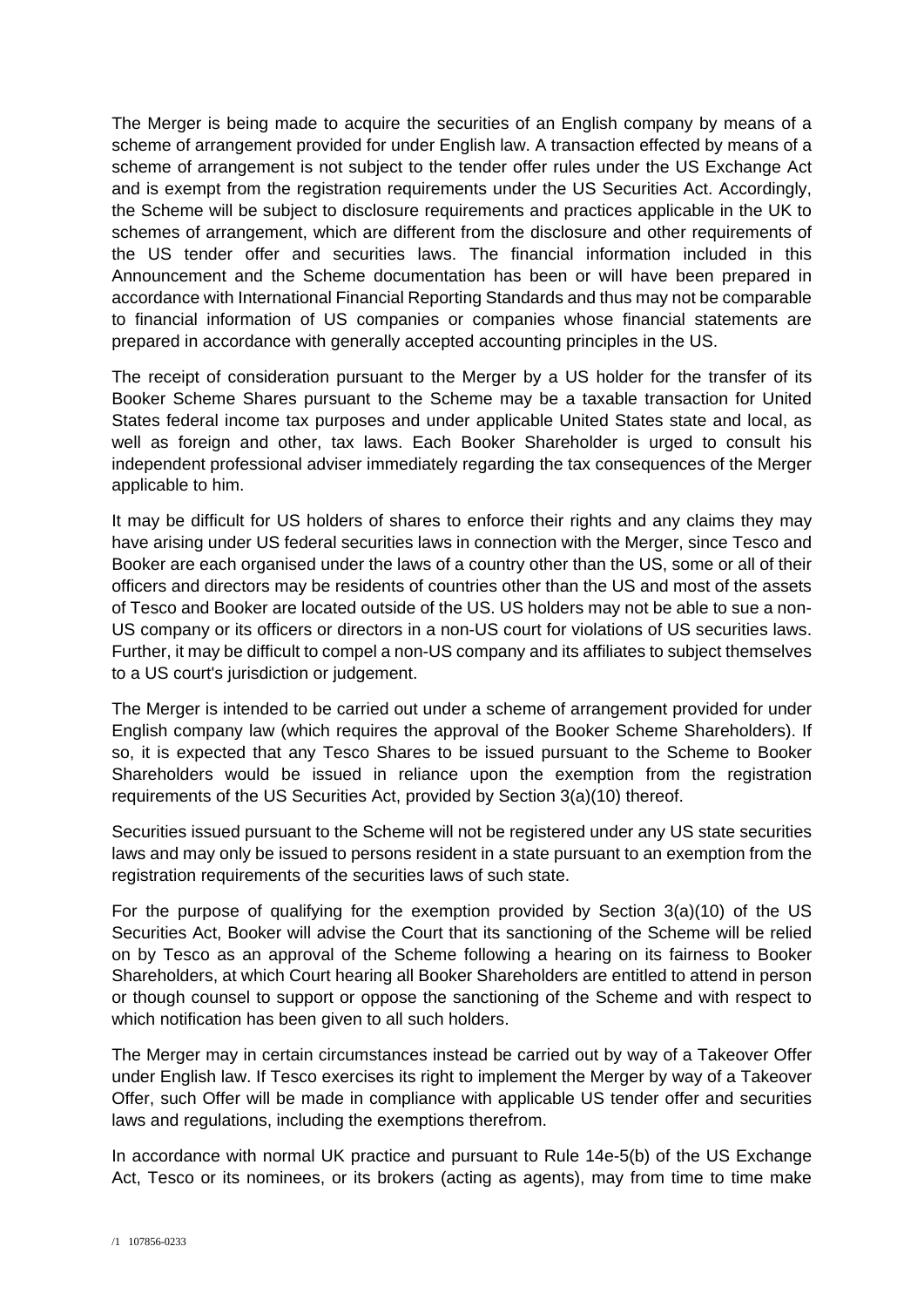certain purchases of, or arrangements to purchase, Booker Shares outside of the US, other than pursuant to the Merger, until the date on which the Merger and/or Scheme becomes effective, lapses or is otherwise withdrawn. These purchases may occur either in the open market at prevailing prices or in private transactions at negotiated prices. Any information about such purchases will be disclosed as required in the UK, will be reported to a Regulatory Information Service and will be available on the London Stock Exchange website at www.londonstockexchange.com.

Investors are urged to read any documents related to the Merger filed, furnished or to be filed or furnished with the SEC because they will contain important information regarding the Merger and any related offer of securities Such documents will be available free of charge at the SEC's web site at www sec.gov, Tesco's website at www.tescoplc.com and Booker's website atwww.bookergroup.com/investor-centre.

# **Important Notices Relating to Financial Advisers**

Greenhill, which is authorised and regulated in the UK by the FCA, is acting exclusively for Tesco and no one else in connection with the Merger and will not be responsible to anyone other than Tesco for providing the protections afforded to clients of Greenhill nor for providing advice in relation to the Merger or any other matters referred to in this Announcement. Neither Greenhill nor any of its affiliates owes or accepts any duty, liability or responsibility whatsoever (whether direct or indirect, whether in contract, tort or, under statute or otherwise) to any person who is not a client of Greenhill in connection with this Announcement, any statement contained herein, the Merger or otherwise.

Barclays, which is authorised by the PRA and regulated by the FCA and the PRA in the UK, is acting exclusively for Tesco and no one else in connection with the Merger and will not be responsible to anyone other than Tesco for providing the protections afforded to clients of Barclays nor for providing advice in relation to the Merger or any other matters referred to in this Announcement.

Citi, which is authorised by the PRA and regulated by the PRA and the FCA, is acting exclusively for Tesco and no one else in connection with the Merger and will not be responsible to anyone other than Tesco for providing the protections afforded to its clients for providing advice in relation to the Merger or in relation to the contents of this Announcement or any transaction or any other matters referred to herein.

# **Forward-looking statements**

This Announcement (including information incorporated by reference into this Announcement), oral statements made regarding the Merger, and other information published by Tesco and Booker contain statements which are, or may be deemed to be, "forward-looking statements" with respect to the financial condition, results of operations and businesses of Booker and Tesco and the Booker Group and the Tesco Group, and certain plans and objectives of Booker and Tesco with respect to the Combined Group. All statements other than statements of historical fact are forward-looking statements. Forward-looking statements are prospective in nature and are not based on historical facts, but rather on current expectations and projections of the management of Tesco and Booker about future events, and are therefore subject to risks and uncertainties which could cause actual results to differ materially from the future results expressed or implied by the forward-looking statements. The forward-looking statements contained in this Announcement include statements relating to the expected effects of the Merger on Tesco and Booker, the expected timing and scope of the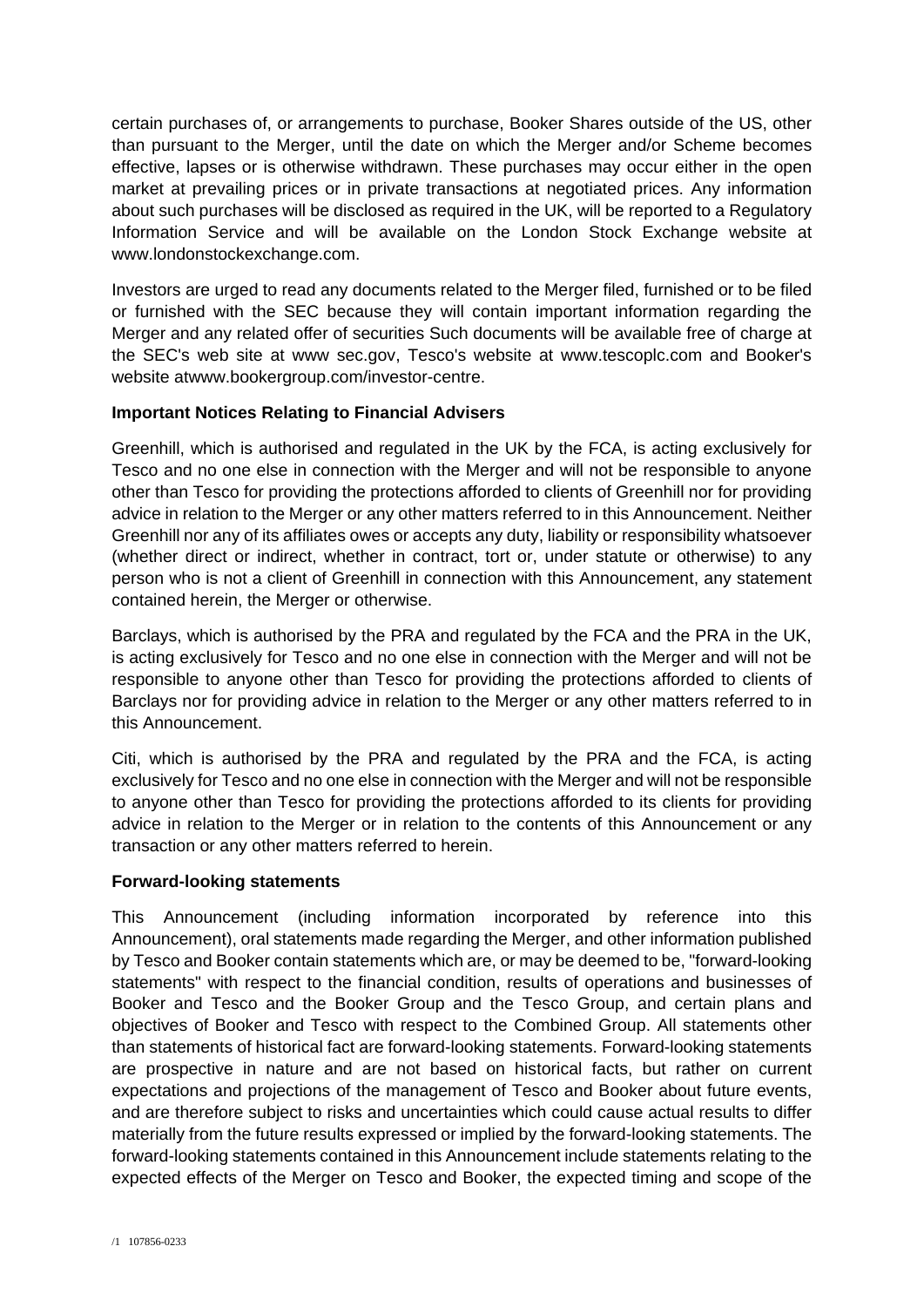Merger and other statements other than historical facts. Often, but not always, forward-looking statements can be identified by the use of forward-looking words such as "plans", "expects", "does not expect", "is expected", "is subject to", "budget", "scheduled", "estimates", "forecasts", "intends", "anticipates", "does not anticipate", "believes", or variations of such words and phrases or statements that certain actions, events or results "may", "could", "should", "would", "might" or "will" be taken, occur or be achieved. Although Tesco and Booker believe that the expectations reflected in such forward-looking statements are reasonable, Tesco and Booker can give no assurance that such expectations will prove to be correct. By their nature, forward-looking statements involve risk and uncertainty because they relate to events and depend on circumstances that will occur in the future. There are a number of factors that could cause actual results and developments to differ materially from those expressed or implied by such forward-looking statements. These factors include the satisfaction of the Conditions, as well as additional factors, such as: risks relating to the Tesco Group's credit rating; local and global political and economic conditions including Brexit; the Tesco Group's and the Booker Group's economic model and liquidity risks; financial services risk; the risks associated with each of Tesco's and Booker's brand, reputation and trust; environmental risks; safety, technology, data security and data privacy risks; changes in consumer habits and preferences; legal or regulatory developments and changes; the outcome of any litigation; the impact of any acquisitions or similar transactions; competition and market risks; competitive product and pricing pressures; business continuity and crisis management; pensions risks; joint venture governance and partnerships; and failure to report accurate financial information in compliance with accounting standards and applicable legislation. Other unknown or unpredictable factors could cause actual results to differ materially from those in the forward-looking statements. Such forward-looking statements should therefore be construed in the light of such factors. Neither Tesco nor Booker, nor any of their respective associates or directors, officers or advisers, provides any representation, assurance or guarantee that the occurrence of the events expressed or implied in any forwardlooking statements in this Announcement will actually occur. You are cautioned not to place undue reliance on these forward-looking statements. Each forward looking statement speaks only as of the date of this Announcement. None of Booker, the Booker Group, Tesco or the Tesco Group undertakes any obligation to publicly update or revise any forward-looking statements, whether as a result of new information, future events or otherwise.

# **Publication on website and availability of hard copies**

A copy of this Announcement will be made available, subject to certain restrictions relating to persons resident in Restricted Jurisdictions, on Tesco's website at www.tescoplc.com. For the avoidance of doubt, the contents of this website are not incorporated into and do not form part of this Announcement.

Tesco Shareholders may request a hard copy of this Announcement by: (i) contacting Equiniti during business hours on +44 371 384 2977 if calling from the UK, or +44 121 415 7053 if calling from outside the UK (lines are open from 8.30am to 5.30pm (UK time), Monday to Friday (excluding public holidays in England and Wales)); or (ii) by submitting a request in writing to Equiniti at Equiniti Limited, Aspect House, Spencer Road, Lancing, West Sussex BN99 6DA. Calls to 03 numbers cost no more than a national rate call to a 01 or 02 number.

If you are in any doubt about the contents of this Announcement or the action you should take, you are recommended to seek your own independent financial advice immediately from your stockbroker, bank manager, solicitor, accountant or independent financial adviser duly authorised under the Financial Services and Markets Act 2000 (as amended) if you are